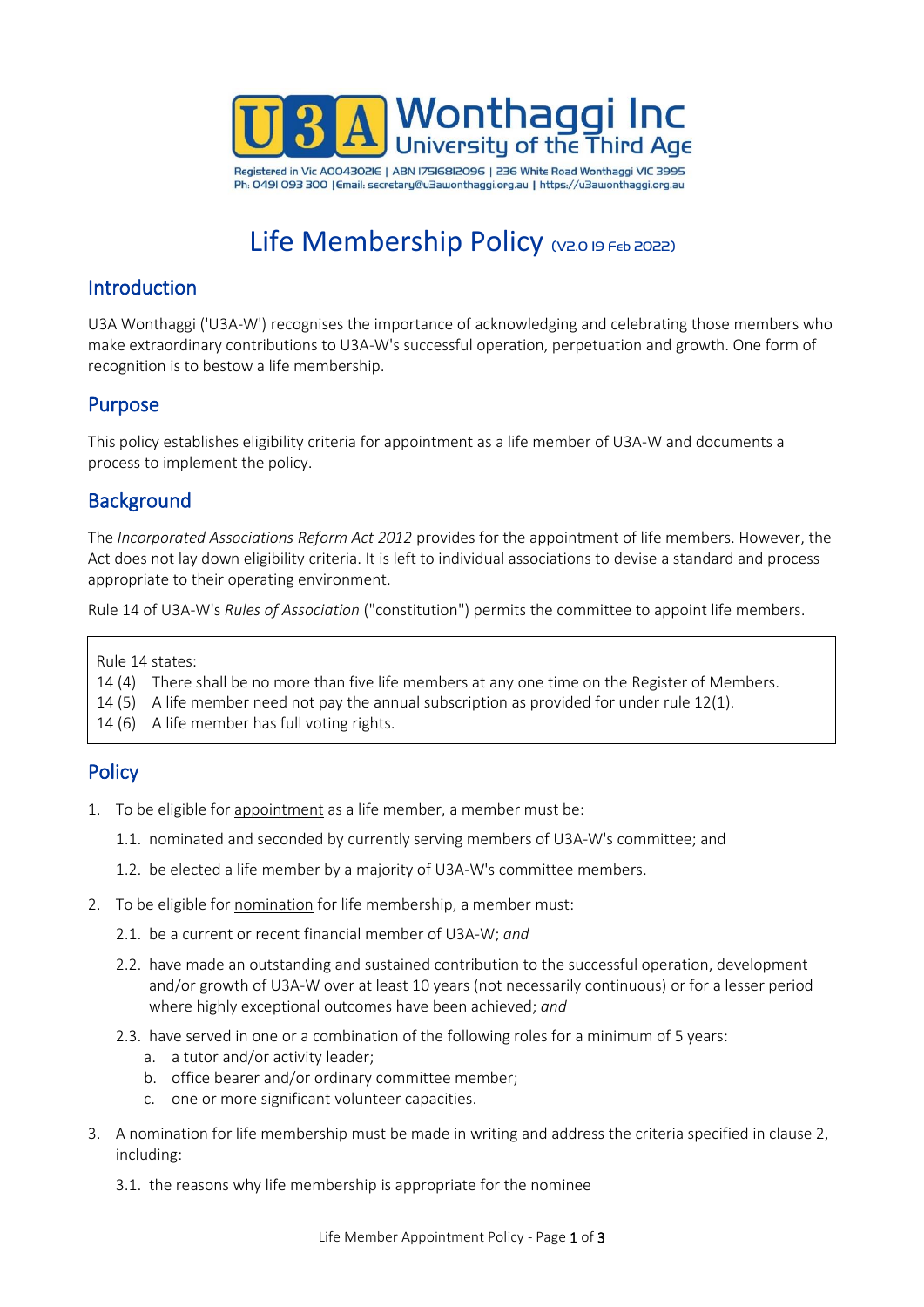3.2. details of the member's specific achievements and contributions.

#### Nomination By Non-Committee Members

- 4. Two or more non-committee members of U3AW may propose a member for life membership, however-
	- 4.1. the proposing members must prepare a written case in support of the nomination;
	- 4.2. the nomination must be supported in the first instance by two members of the elected committee;
	- 4.3. the proposing members must agree to handle their proposal in strict confidence;
	- 4.4. the committee's decision will be final.
- 5. A nomination received from non-committee members that meets the requirements set down in clause 2 will be considered by the committee in accordance with clauses 10 to 17 below.

#### Cessation of Life Membership

- 6. A life member will retain their life membership and the associated entitlements until their death or resignation as a member.
- 7. A life membership award may be cancelled:
	- 7.1. where the honouree has subsequently engaged in conduct or rhetoric that directly and adversely impacts U3A-W; *and*
	- 7.2. the committee reaches a unanimous decision.
- 8. Where U3A-W's committee decides to cancel a life membership, the life member will be given a reasonable opportunity to show cause why the committee should not do so.
- 9. Committee deliberations regarding the potential cancellation of a life membership will be confidential.

## Procedures and Responsibilities

- 10. All nominations for life membership will be handled in strict confidence by the committee.
- 11. A committee member who wishes to place a nomination before the committee will prepare a written nomination, including supporting reasons, and submit it to the secretary for listing on the committee's agenda.
- 12. When the nomination is seconded by another committee member, the secretary will list the nomination for consideration at a subsequent committee meeting.
- 13. When the committee considers the nomination, it will hear the nominator and seconder in support of their nomination. After considering and discussing the case laid before it, the committee will vote on the nomination. The secretary will record the motion and outcome in the committee minutes.
- 14. After accepting an appointment as a life member, the honouree will be installed at the next General Meeting or Annual General Meeting of U3A-W.
- 15. The committee may hear arguments in support of more than one nomination. It may appoint more than one life member, subject to availability of vacant life memberships and adherence to the principles and procedures outlined in this document.

#### Consideration of the Nominee Against Established Criteria

16. When considering a nomination:

- the treasurer will establish for the committee that the nominee is a financial member of U3A-W; *and*
- the secretary will establish for the committee when the nominee joined U3A and their record of